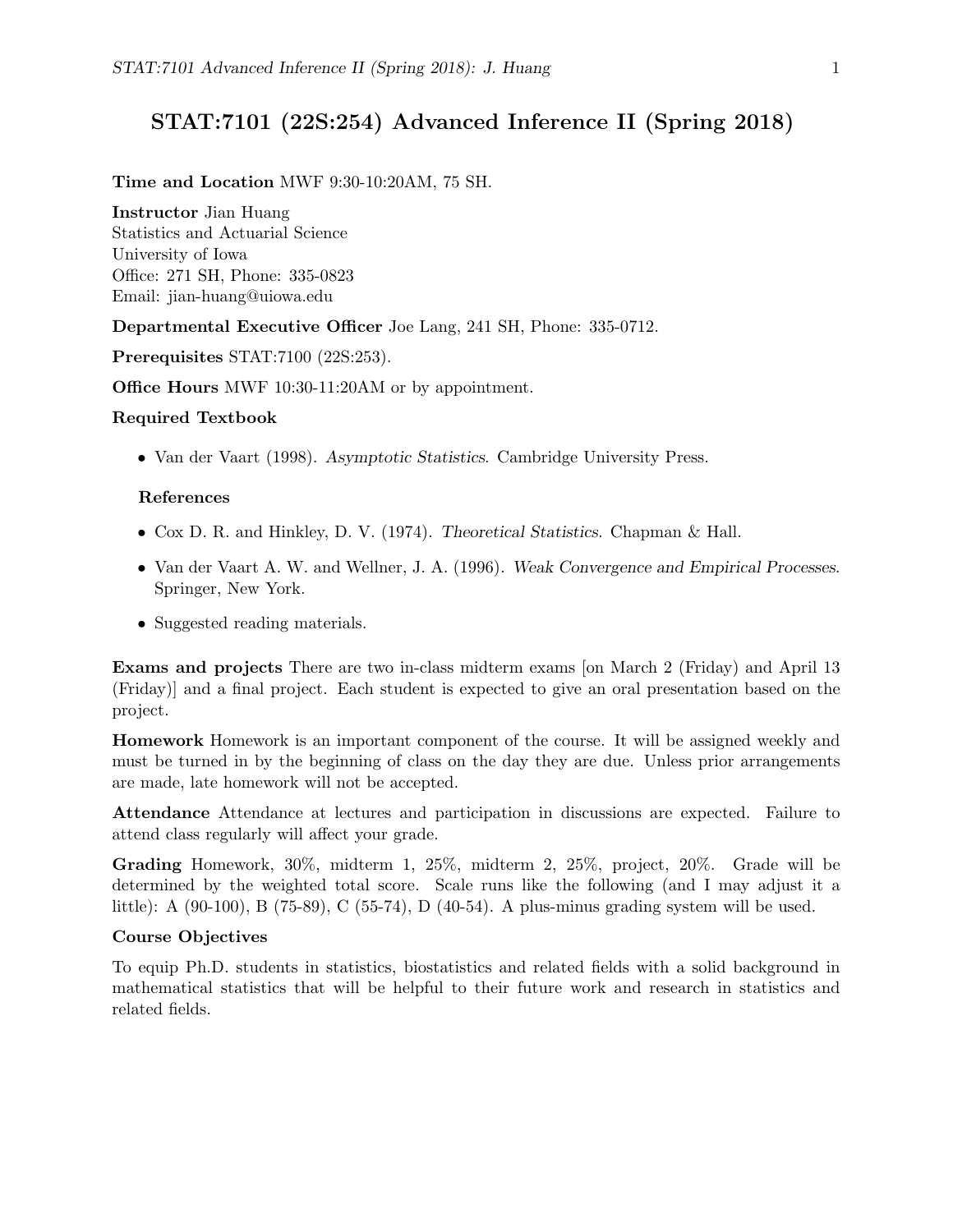## Topics to Be Covered

1. Topics in classical nonparametric statistics (Chapters 11-14)

U-statistics

Rank, sign and permutation tests

Relative efficiency

2. Likelihood ratio and chi-square tests (Chapters 16-17)

Likelihood ratio tests Rao's score and Wald's tests Chi-square tests Asymptotic behavior under nonstandard conditions EM-algorithm

3. Empirical processes (Chapters 18-19)

Stochastic convergence in metric spaces Glivenko-Cantelli and Donsker classes Applications in statistics

4. Regularization methods

Convex methods: Lasso, group Lasso Concave methods: SCAD, MCP, concave group selection Computational algorithms Theoretical properties

5. Selected topics

Presentations on suggested topics or topics you are interested in.